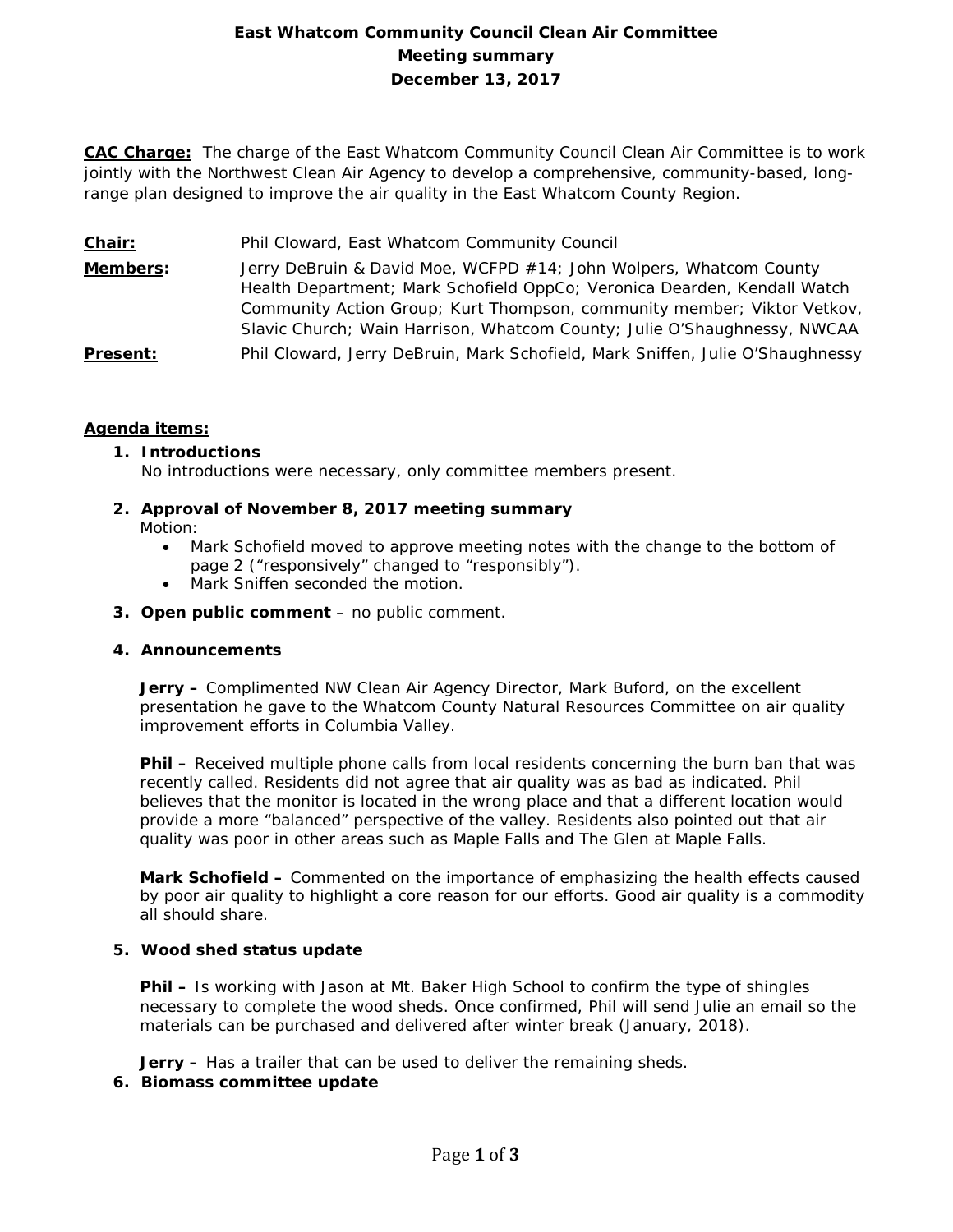#### **Boiler project**

**Phil –** Received an email from John Martin stating that he and Jim Jensen, WSU, would like to set up a meeting with NW Clean Air Agency and the Clean Air Committee to talk about the boiler project. Additional interested persons who would attend are Mike McFarland and Chris Parks.

Julie - Asked who will be initiating this meeting. Julie suggested that Jim Jensen reach out to Agata McIntyre, NW Clean Air Agency Lead Engineer.

**Phil** – Regardless of the meeting with NW Clean Air Agency, they still want to meet with the Clean Air Committee, perhaps in February.

#### **Co-op**

The Coop has a grant from the Port of Bellingham and there is another grant pending. The Department of Commerce has an income qualifying program where they will loan up to \$50,000 with 0% for 10 years.

#### **7. Recent burn ban**

**Julie –** Shared snap shots of air quality readings and provided an overview of the process NWCAA used to call the burn ban, the actions staff took once the ban was called, what resulted from the inspectors' observations and where NWCAA will go from here.

Interestingly, this is the first situation since the inception of monitoring in Columbia Valley that calling a Stage 2 burn ban was warranted. A strong cold front and stagnant meteorological conditions caused air quality to decline quickly.

On Wednesday (Dec 6) an air advisory was called; on Thursday (Dec 7) air quality declined further warranting an escalation to a Stage 1 burn ban; on Friday (Dec 8) continued degrading air quality warranted calling a Stage 2 burn ban; and, on Saturday, NWCAA inspectors observed chimney smoke levels in Columbia Valley.

Four NWCAA staff members observed emissions from approximately 85 stacks and took instantaneous opacity readings of each. Residents who had an opacity of <40% will receive a letter informing them of the Stage 2 burn ban and that burning is only allowed with an exemption and provided information on how to apply for an exemption. Residents at or above 40% will receive a chimney smoke warning. **No violations will be issued.** 

Sandwich boards providing varies air quality messages were not ready and would have been helpful in getting the word out. Seth Preston is currently working with a vendor to develop and print the various air quality messages (advisory, Stage 1, Stage 2, ban cancelled) for the 8 boards that will be placed at most CV entrances.

NWCAA staff will continue to re-evaluate the burn ban scenario and be open to changes which will improve the implementation and follow-up.

**Phil –** Asked if letters will be sent to people burning propane since hydrocarbon combustion also produces emissions.

**Julie –** Letters will not be sent to residents burning propane. Particulate matter emissions from solid fuel burning (wood) devices remains the current focus.

**Phil –** Passed along conversations with residents who were reluctant to call NWCAA because they felt they would be targeted.

**Julie** – Assured Phil that would not be the case.